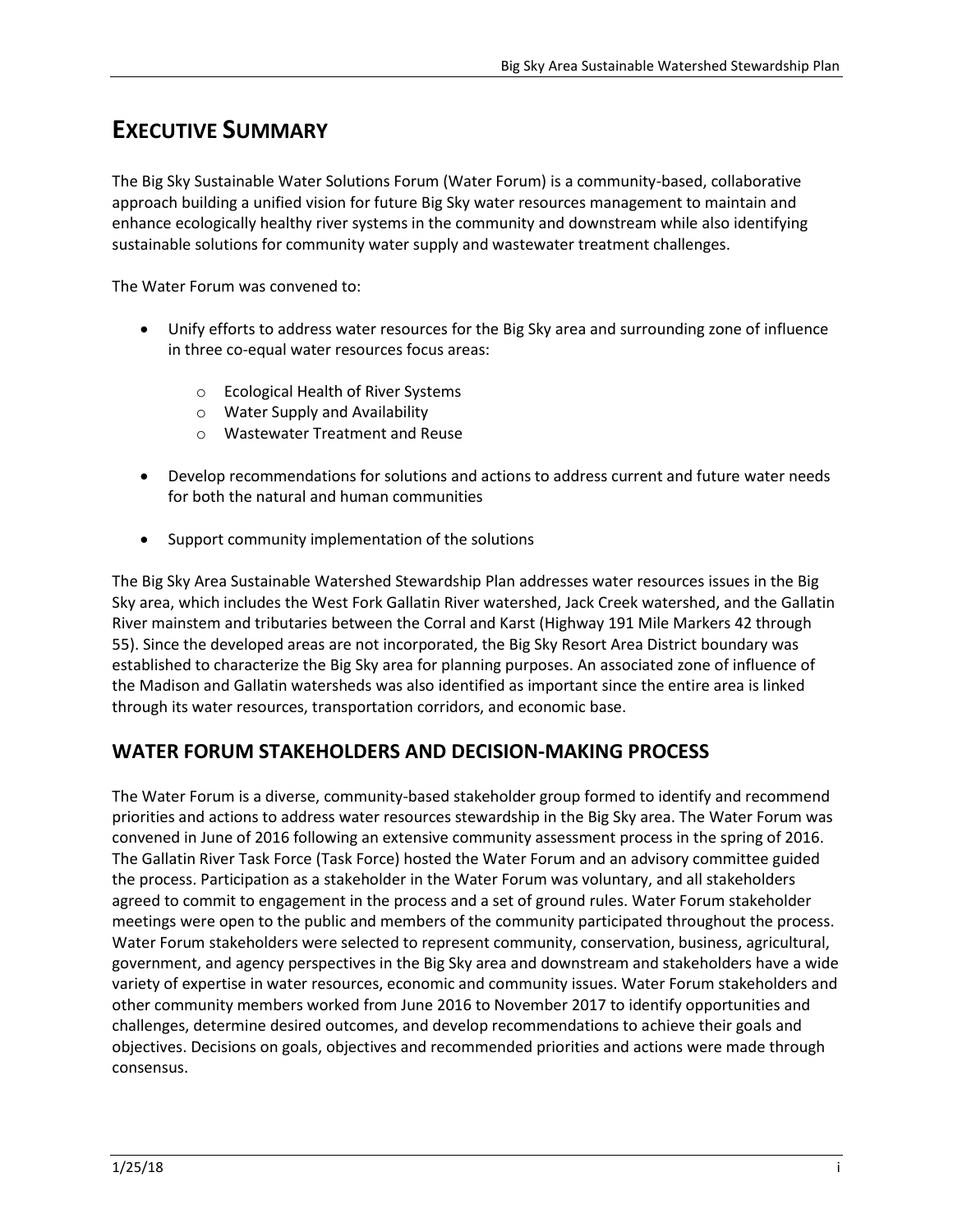# **CHALLENGES IN ADDRESSING WATER RESOURCES ISSUES**

Water Forum stakeholders identified challenges to the effective stewardship of water resources in the Big Sky area. Some challenges, like limited water supplies, are boundaries the community must work within. Other challenges, like political, organizational, and management fragmentation, are human factors that can be managed and perhaps changed.

Within each of the three co-equal focus areas, water resources challenges include:

**The Ecological Health of the River Systems** has been impacted by changes in water quality and instream habitat. Three streams in the Big Sky area have water quality conditions that fail to meet Montana's water quality standards, including the Middle Fork West Fork Gallatin River, South Fork West Fork Gallatin River, and West Fork Gallatin River. Monitoring has been ongoing in the Gallatin and Madison watersheds in the Big Sky area, but significant questions remain about the status and trends of water quality, streamflows, riparian areas, wetlands, fisheries, and aquatic life because of gaps in the monitoring network and in community understanding. Growth, climatic variability, drought, and cumulative impacts from land use and recreation also challenge the future ability to preserve high quality river, riparian and wetland systems.

**Water Supply and Availability** are affected by increasing levels of development and predicted changes to precipitation and runoff patterns. Limited groundwater and surface water resources are not fully characterized and there are gaps in status and trends monitoring and modeling. Groundwater withdrawals from individual and community wells can have a significant impact on the availability of fresh water supplies and streamflows in the Big Sky area and downstream. Projections for water supply needs suggest that current capacity to meet community needs will be met by 2025 in some areas and no further water rights can be allocated in the Gallatin or Madison watersheds.

**Wastewater Treatment and Reuse** is affected by the types of infrastructure, level of treatment, rate of growth, and current capacity for wastewater treatment, storage and reuse. Given the predicted level of growth in the Big Sky area and the accompanying challenges for wastewater treatment, storage, and reuse capacities, along with increasing densities of individual septic systems, treating wastewater to the limits of technology will create more options for beneficial reuse. Predicted increases in effluent generation necessitate the identification and development of suitable reuse alternatives.

## **WATERSHED STEWARDSHIP RECOMMENDATIONS TO THE COMMUNITY**

#### **The vision of the Big Sky Sustainable Water Solutions Forum is:**

*"Big Sky strives to be a model mountain community by protecting and improving water resources,*  sustaining ecological health of the watersheds, and supporting a vibrant local economy."

Water Forum stakeholders emphasized that recommended alternatives must sustain the ecological health of the river systems and meet the needs of the growing mountain community. Water Forum stakeholders reached consensus on recommendations for the three water resources focus areas on priorities and actions to address the Big Sky area's water resources challenges. The consensus recommendations meet the vision and goals developed by the Water Forum and are supported by the diverse interests represented by the stakeholders.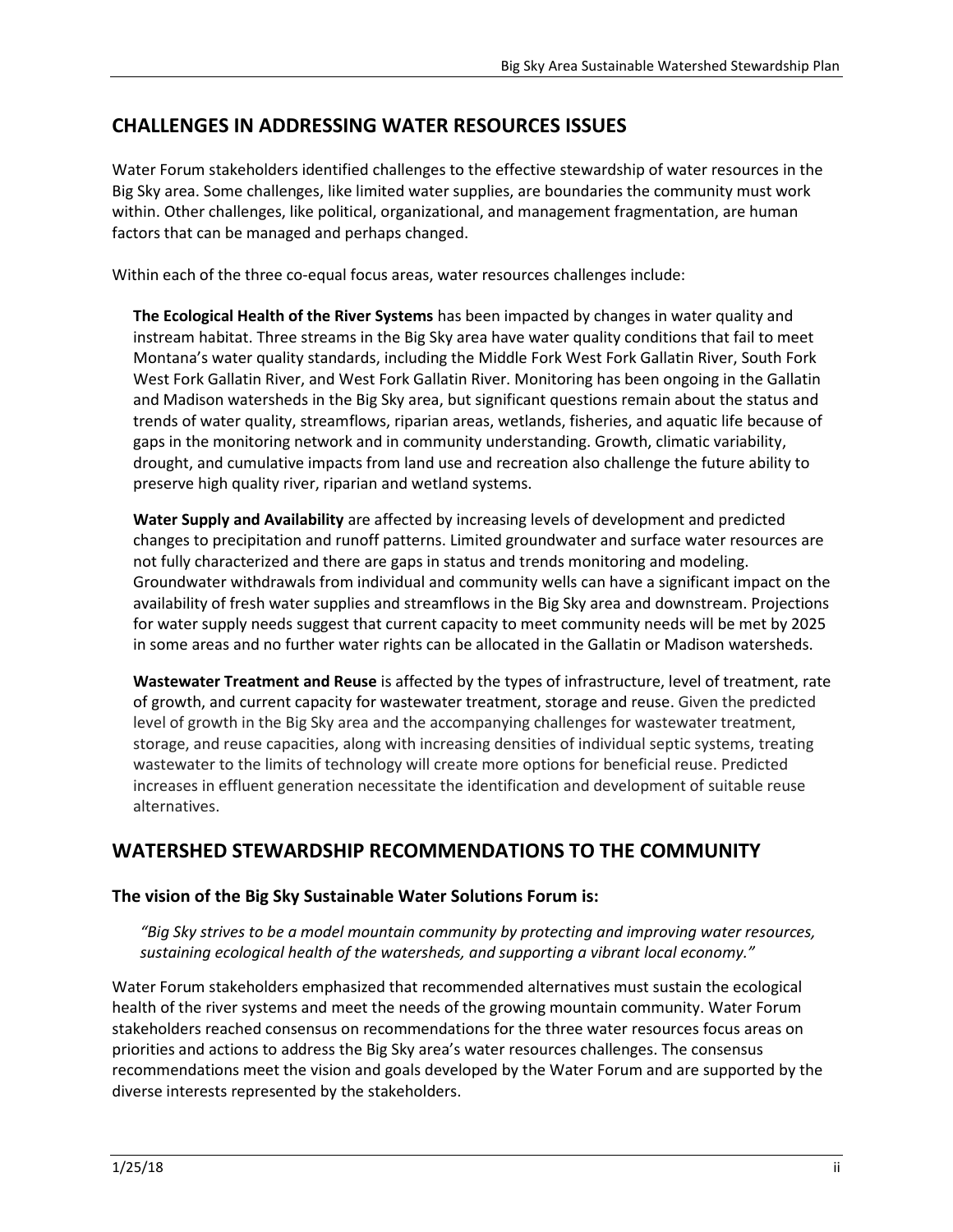### **Consensus recommendations for sustainable watershed stewardship in the three water resources focus areas are:**

**Ecological Health of the River Systems:** *A healthy and resilient river system sustained through a principled approach to watershed stewardship that includes human activities and natural processes that maintain and enhance stream, riparian and wetland conditions and connections, ensuring water remains clean and cold.*

#### **Recommended Priorities:**

- 1. Watershed Status and Trends Monitoring Program
- 2. Watershed Status and Trends Dashboard
- 3. Watershed Restoration and Conservation

#### **Recommended Actions:**

- 1. Establish a Watershed Status and Trend Monitoring Program, which will include an expanded water quality monitoring network to track water quality trends, fill identified data gaps, provide baseline information for permitting actions, and identify areas for restoration and conservation activities.
- 2. Develop a Watershed Status and Trends Dashboard to convey information collected in the Watershed Status and Trends Program to the community.
- 3. Implement Watershed Restoration and Conservation actions that address water quality impairments and protect the existing high-quality water resources by maintaining connectivity in the hydrologic and biologic systems of the Big Sky area.

**Water Supply and Availability:** *Manage and balance surface and groundwater supplies for a vibrant community sustaining a broad spectrum of uses and values including fisheries, wildlife, recreation, agriculture, municipal and domestic needs.*

#### **Recommended Priorities:**

- 1. Groundwater Monitoring and Modeling
- 2. Strategies for Water Conservation
- 3. Stormwater Management
- 4. Wastewater Reuse
- 5. Mitigation of Water Rights

#### **Recommended Actions:**

- 1. Expand Groundwater Modeling and Monitoring to accurately characterize the available water supply in the Big Sky area by generating seasonal outlook reports for groundwater supplies, modeling the impacts of various climate scenarios, modeling various withdrawal amounts, developing real-time data on groundwater and surface water, and developing a water balance to identify "targets" or "triggers" for action.
- 2. Develop Strategies for Water Conservation to inspire community members to actively engage in water conservation to reduce groundwater withdrawals, maintain instream flows, and build resilience against changing climatic conditions.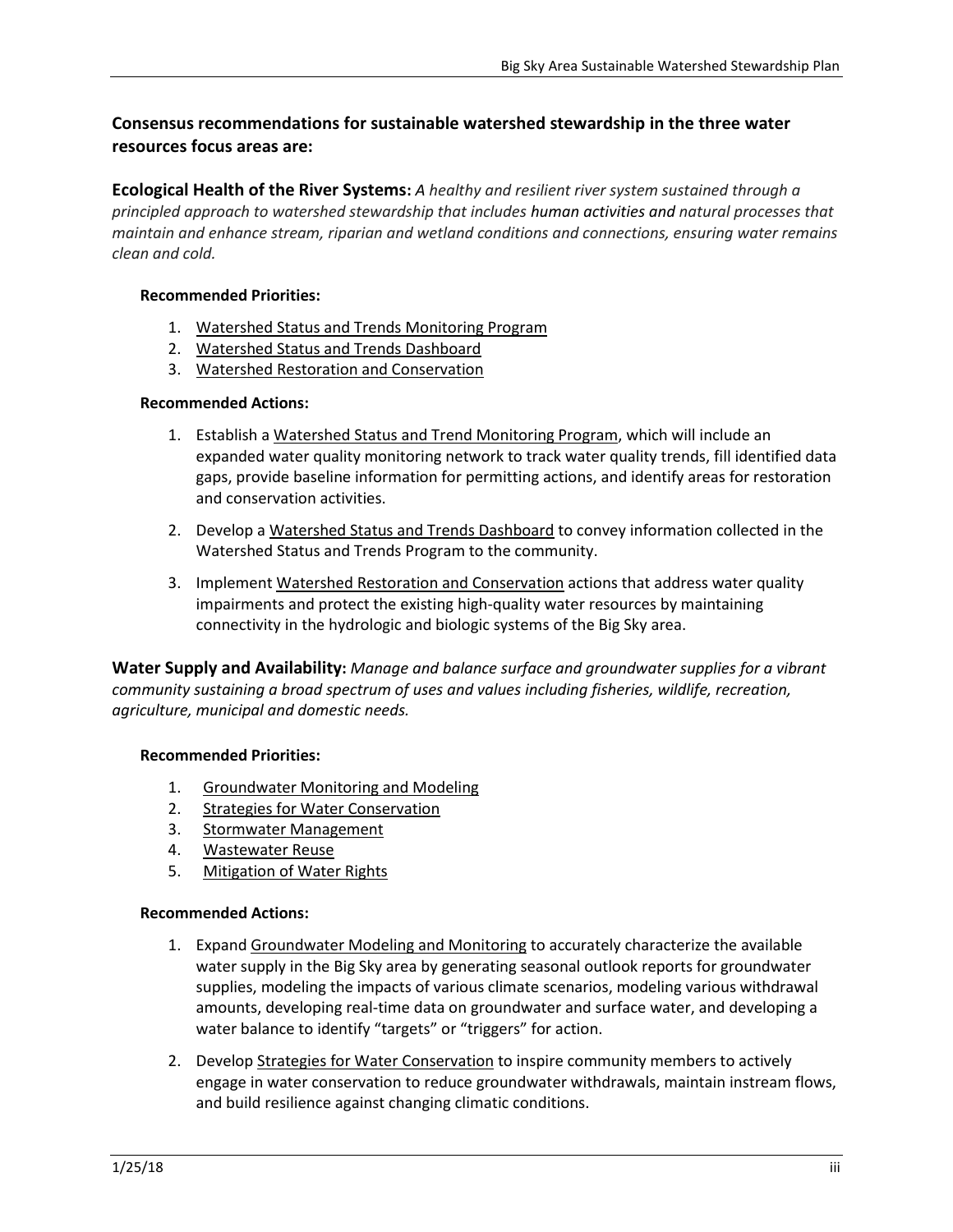- 3. Improve Stormwater Management to "slow the flow" of water through the system to provide for aquifer recharge and increased late-season streamflows, while also providing resiliency for changing climatic conditions.
- 4. Expand Wastewater Reuse options that benefit water supply, including Expanding Water Reuse for Irrigation, Developing Water Reuse for Snowmaking, and Investigating Shallow Groundwater Recharge.
- 5. Develop Mitigation of Water Rights over the long-term. In the near-term, maintain an open dialogue with State agencies and senior water rights holders on water rights adjudication, modifications to the change process, and the potential implications of mitigation.

**Wastewater Treatment and Reuse:** *Develop and implement holistic wastewater and stormwater management, utilizing best available technologies and practices, to meet Big Sky's long-term community needs and protect and improve the ecological health of the river systems.*

#### **Recommended Priorities:**

- 1. Treat Wastewater to the Limits of Technology
- 2. Address Septic Systems and Small Community Systems
- 3. Expand Water Reuse for Irrigation
- 4. Develop Water Reuse for Snowmaking
- 5. Investigate Shallow Groundwater Recharge

#### **Recommended Actions:**

- 1. Treat Wastewater to the Limits of Technology to ensure that wastewater generated in the Big Sky area doesn't negatively impact the ecological health of the river systems.
- 2. Address Septic Systems and Small Community Systems, which can contribute significantly higher nutrient loads than advanced centralized treatment systems.
- 3. Expand Water Reuse for Irrigation on local golf courses and other open spaces, modernize irrigation management, and improve tracking and monitoring of irrigation water to ensure that land applied wastewater is fully consumed by plant uptake and is not inadvertently seeping into the shallow groundwater system and flowing into adjacent streams.
- 4. Develop Water Reuse for Snowmaking with treated wastewater effluent to support the recreation-based economy and provide for water storage and runoff patterns in sync with the natural hydrologic cycle.
- 5. Investigate Shallow Groundwater Recharge to augment existing groundwater resources.

In addition to the five areas with consensus recommendations for Wastewater Treatment and Reuse, Water Forum stakeholders discussed the pros and cons of directly discharging treated wastewater effluent into the river systems and the potential for direct or indirect potable reuse. Water Forum stakeholders were unable to reach consensus on where or if these two reuse alternatives should be included on the list of priorities outlined within this watershed stewardship plan.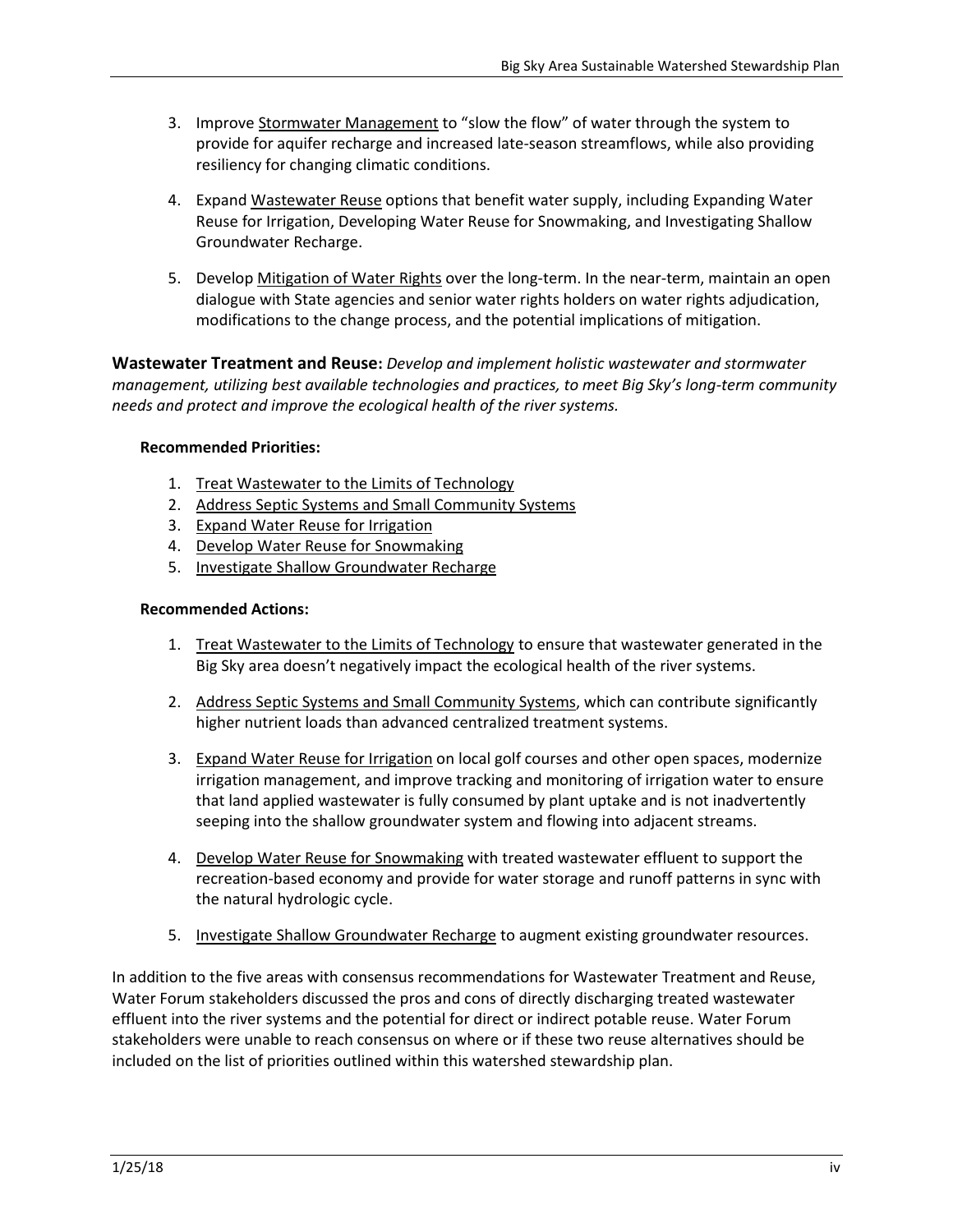### **EXPECTED BENEFITS OF SUSTAINABLE WATERSHED STEWARDSHIP**

The Water Forum's recommendations address challenges associated with supporting a human community and four-season resort in an ecologically sensitive semi-arid mountain environment situated at the headwaters of the Gallatin River and Madison River watersheds. All recommendations for sustainable watershed stewardship support one or more of these key concepts:

**Understand and track the ecological health of river systems:** Detailed understanding of trends and impacts to water quality, water supply, streamflows, groundwater recharge, riparian and wetland health, and instream habitat and fisheries is essential for tracking and evaluating progress.

**Maximize valuable water assets:** Limited groundwater and surface water supplies and properly treated wastewater are considered highly valuable to this headwaters community.

**Slow the flow of water through the watershed:** Having sufficient water available during lowflow times of the year is essential for both the ecological health of the river systems and community health. This requires methods for slowing the flow of water through the groundwater, surface water and stormwater systems.

**Address existing impacts:** Ongoing development, current and past land-use practices, and impacts from increasing recreational pressures have negatively impacted water quality, riparian and wetland health, and instream habitat and fisheries in some areas. Addressing these impacts and changing future management and community norms is critical to meeting stakeholder goals.

**Preserve and enhance high quality water resources:** Maintaining and enhancing stream, riparian and wetland areas and ensuring the prevention of further cumulative impacts, will help maintain water quality, fisheries, wildlife and scenic values, and support the recreation-based economy.

#### **WATERSHED STEWARDSHIP PLAN IMPLEMENTATION**

To implement the Water Forum's recommendations for the Big Sky area, partners at all levels will need to commit to work together. Ongoing coordination and increased organizational capacity will be necessary to accomplish the goals of this watershed stewardship plan and estimated funding requirements for implementation are included in **Table E-1**.

#### **Recommendations for Implementation include:**

- 1. Specific working groups of community partners that coordinate to accomplish recommendations
- 2. Immediate priorities to work on include expanding the monitoring network, developing wastewater reuse alternatives, improving water conservation, and enhancing community engagement
- 3. Establishment of long-term sustainable funding to support necessary coordination, monitoring, outreach, and project implementation